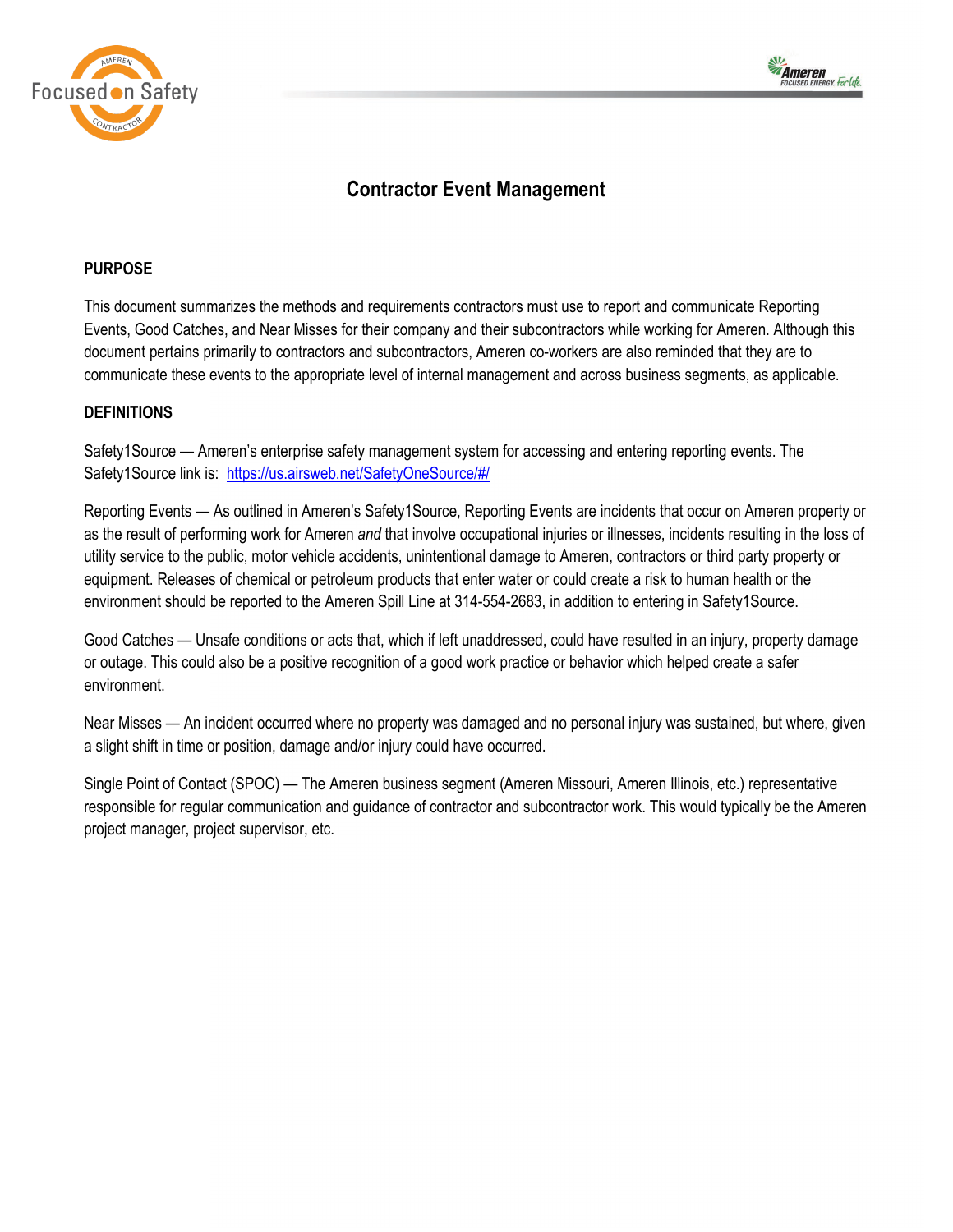



# **RESPONSIBILITIES**

# **1. Respond Appropriately to the Situation**

Although Ameren does not intend to control or dictate the specific responses of its contractors and subcontractors to situations they may face in the field, Ameren does expect its co-workers, contractors and subcontractors to respond reasonably and professionally to emergency situations and other events that pose a threat to safety or property. Specifically, Ameren expects contractors and subcontractors to: (1) follow their company's protocol in complying with OSHA, DOT, EPA and other applicable regulatory agencies, any drug testing protocols and obtaining first aid or medical treatment associated with Reporting Events; (2) take appropriate steps to control and mitigate hazards associated with Reporting Events. Ameren also expects co-workers, contractors and subcontractors to exercise reasonable judgment in contacting emergency services personnel.

# **2. Communicate as Required**

Contractor and subcontractor personnel must report all Reporting Events to their supervisor (contractor and subcontractor management) the day of the underlying event, or as soon as practicable after the individual becomes aware of the event. Contractor and subcontractor personnel are also encouraged to report all Near Misses and Good Catches to their supervisor (contractor and subcontractor management) the day of the underlying event, or as soon as practicable after the individual becomes aware of the event.

Contractor management must report all Reporting Events to Ameren. To be clear, it is the responsibility of contractors to report all Reporting Events for self-performed work *and* work performed by subcontractors. Contractor and subcontractor management are also encouraged to report Good Catches and Near Misses. The method for reporting, and the associated timing, depends on the type of underlying event:

- Any fatality or OSHA Reportable Incident (in-patient hospitalization, amputation or loss of eye) that occurs on Ameren property or as the result of performing work for Ameren:
	- $\circ$  Reported verbally to SPOC as soon as practicable, but not to exceed the end of the work shift during which the incident occurred.
	- o Preliminary incident report completed in Safety1Source within eight (8) hours after the incident.
	- $\circ$  Final incident report, including contractor or subcontractor response and corrective measures, entered into and referenced documents uploaded to Safety1Source within five (5) business days of the event.
- Reporting Events (non-fatality or OSHA Recordable):
	- $\circ$  Reported verbally to SPOC as soon as practicable, but not to exceed the end of the work shift during which the incident occurred.
	- $\circ$  Preliminary incident report completed in Safety1Source within twenty-four (24) hours after the incident.
	- o Final incident report, including contractor or subcontractor response and corrective measures, shall be entered into and referenced documents uploaded to Safety1Source within five (5) business days of the event.